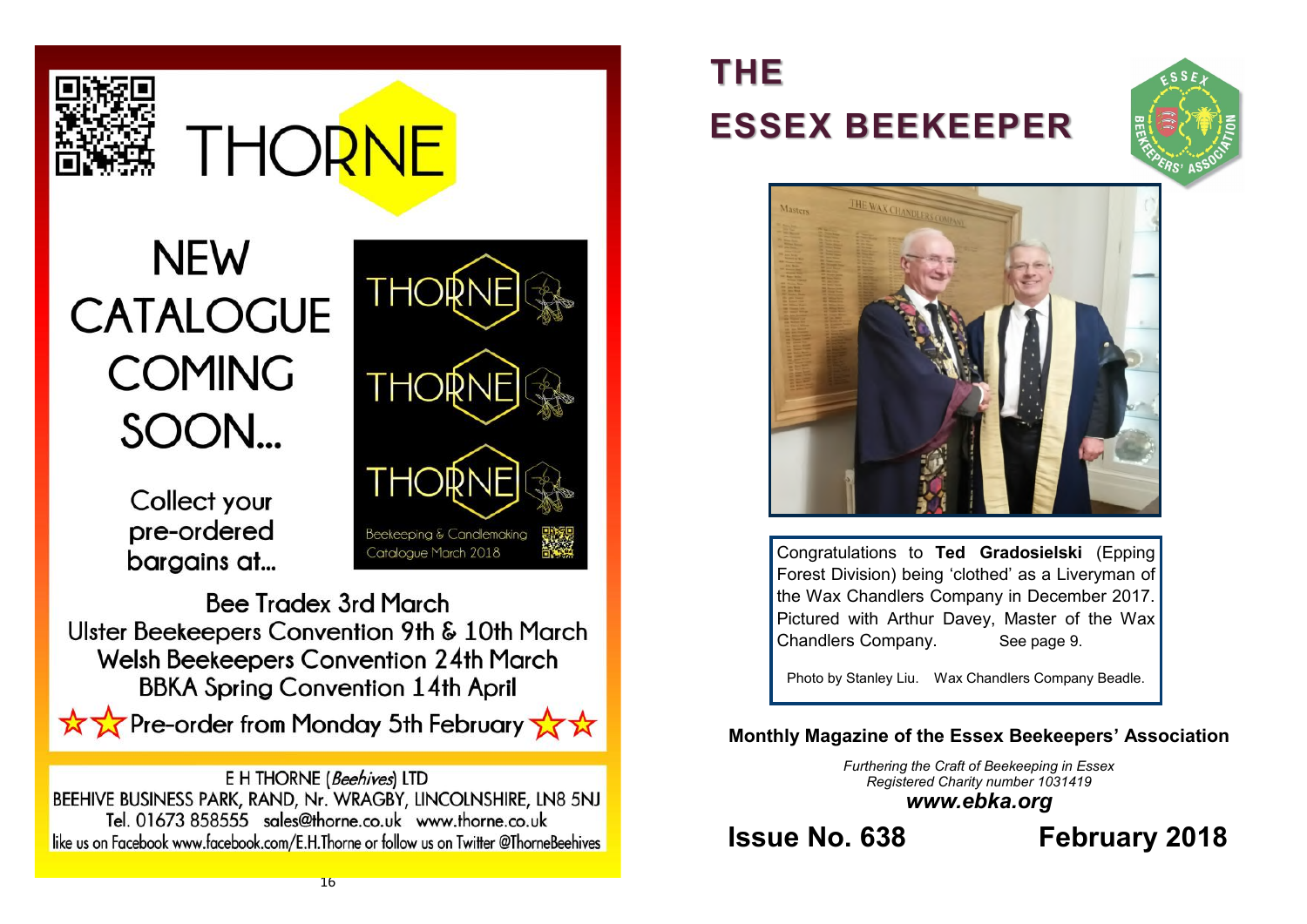### **Divisional Meetings - dates for February & March 2018**

| 1 Feb    | Thursday<br>8.00pm | Romford                  | New season preparation - Paul Wiltshire<br>at Chadwick Hall, Main Road, Gidea Park RM2 5EL                        |
|----------|--------------------|--------------------------|-------------------------------------------------------------------------------------------------------------------|
| 1 Feb    | Thursday<br>8.00pm | <b>Harlow</b>            | Soap making with Sara Robb.<br>Kings Church, Red Willow, Harlow                                                   |
| 8 Feb    | Thursday<br>7.30pm | <b>Saffron</b><br>Walden | The Asian Hornet by Andrew Durham,<br>Cambridgeshire beekeepers -<br>at Sewards End Hall, Radwinter Road CB10 2LG |
| 15 Feb   | Thursday<br>7.30pm | <b>Epping</b><br>Forest  | Film Night / Reconvened AGM.<br>Chingford Horticultural Hall                                                      |
| 19 Feb   | Monday<br>7.30pm   | <b>Chelmsford</b>        | <b>Beekeepers Question Time</b><br>The Link, Rainsford Road, Chelmsford                                           |
| 21 Feb   | Wed<br>7.30pm      | Dengie 100<br>& Maldon   | The Importance of Drones - Chad Colby-Blake.<br>The Oakhouse, High Street, Maldon CM9 5PR                         |
| 24 Feb   | Saturday<br>7.30pm | <b>Braintree</b>         | <b>Annual Dinner.</b><br>Rivenhall Golf Club, Forest Road, Witham CM8 2PS                                         |
| 28 Feb   | Wed<br>7.30pm      | Southend                 | Bob Smith subject tbc.<br>WI Hall, Bellingham Lane, Rayleigh SS6 7ED                                              |
| 1 March  | Thursday<br>8.00pm | <b>Harlow</b>            | Alternative bee Hives - Peter Aldridge.<br>Kings Church, Red Willow, Harlow                                       |
| 1 March  | Thursday<br>8.00pm | <b>Romford</b>           | Swarm Control.- Norman McDonald.<br>Chadwick Hall, Main Road, Gidea Park RM2 5EL                                  |
| 13 March | Tuesday<br>7.30pm  | <b>Saffron</b><br>Walden | The History of Beekeeping - Jane Ridler,<br>Sewards End Hall, Radwinter Rd CB10 2LG                               |
| 15 March | Thursday<br>7.30pm | <b>Epping</b><br>Forest  | Leap into Spring. Chingford Horticultural Hall.                                                                   |
| 21 March | Wed<br>7.30pm      | Dengie 100<br>& Maldon   | Coping with the Swarm urge - Clive deBruyn<br>The Oakhouse, High Street, Maldon CM9 5PR                           |
| 28 March | Wed<br>7.30pm      | <b>Southend</b>          | Helping the Honeybee - Darren Lerigo.<br>The WI Hall, Bellingham Lane, Rayleigh SS6 7ED                           |

#### **Don't forget**

**As an EBKA member you can attend the meetings of any of the 9 Divisions - but be courteous and let the Secretary/Divisional Contact know that you would like to attend.**

*(if only to ensure there's enough tea).*

### *Who's who and how to contact them*

**President of EBKA** Pat Allen Hon CLM

#### **Trustees:**

**Chairman**: *Ian Nichols* 17 Dyers Hall Road, Leytonstone, London E11 4AD email ian@iannichols.demon.co.uk tel. 0208 558 4733 / 07980 299 638 **Secretary**: *Michael Webb* 19 Ingrebourne Gardens, Upminster, Essex RM14 1BQ email gsecebka@virginmedia.com tel. 01708 250 606 / 07712 490 511 **Treasurer**: *Tom Keeper* Kingfishers, 2 Chandlers, Burnham-on-Crouch CM0 8NY email t.keeper@btinternet.com tel: 07722 454 972 / 01621 784 626 **Divisional Trustees:**

| <b>Stuart Mitson</b>   | stuart.mitson@btinternet.com    |
|------------------------|---------------------------------|
|                        | phaldridge@btinternet.com       |
| <b>Tom Geddes</b>      | tom.geddes@btinternet.com       |
| Mark Hallows           | trustee@dmbka.org.uk            |
| Don McHale             | donaldmchale@gmail.com          |
| <b>Martin Cavalier</b> | cavalier@btinternet.com         |
| <b>Paul Wiltshire</b>  | paul.g.wiltshire@btinternet.com |
| Vanessa Wilkinson      | vwilkinson27@hotmail.com        |
| Chad Colby-Blake       | chadlyboy@blueyonder.co.uk      |
|                        | Peter Aldridge                  |

#### **Divisional Contacts:**

**Southend**: Pat Holden 01702 477 592

**Braintree**: Jan French 07725 166 609 **Chelmsford**: James Curtis 07940 757 831 **Colchester**: Morag Chase 01206 522 576 **D.H. & Maldon**: Carlie Mayes 07979 862 952 **Harlow**: Nick Holmes 07730 735 752 **Epping Forest**: Robin Harman 07971 237 312 **Romford:** Pat Allen 01708 220 897 **Saffron Walden**: Vanessa Wilkinson 01799 542 337

**EBKA Education Secretary:** Jane Ridler Old Barn House, 36 Walden Road, Sewards End, Saffron Walden, Essex CB10 2LF 01799 218 023 iane.ridler@uwclub.net

**EBKA Examinations Secretary:** Pat Allen , 8 Franks Cottages, St Mary's Lane, Upminster, Essex RM14 3NU 01708 220 897 pat.allen7@icloud.com *The Essex Beekeeper* **Magazine:** email: jsmye@sky.com tel. 07731 856 361

| Jean Sinye,                               |
|-------------------------------------------|
| Jean Smye                                 |
| <b>Mailing Secretary: Michael Elliott</b> |
| Nick Holmes                               |
|                                           |

**Advertising**: Jean Smye email: jsmye@sky.com tel. 07731 856 361 email: michaelelliott55@sky.com email: webmaster@essexbeekeepers.com

 **Printed by Streamset, 12 Rose Way, Purdeys Industrial Estate, Rochford, Essex SS4 1LY Regional Bee Inspectors for EBKA Region:**

Epping Forest and Romford Divisions (excluding Brentwood):

| Diane Steele | diane.steele@fera.gsi.gov.uk | tel. |
|--------------|------------------------------|------|
|              |                              |      |

All other Divisions:

Keith Morgan keith.morgan@fera.gsi.gov.uk tel. 01485 520 838 or 07919 004 215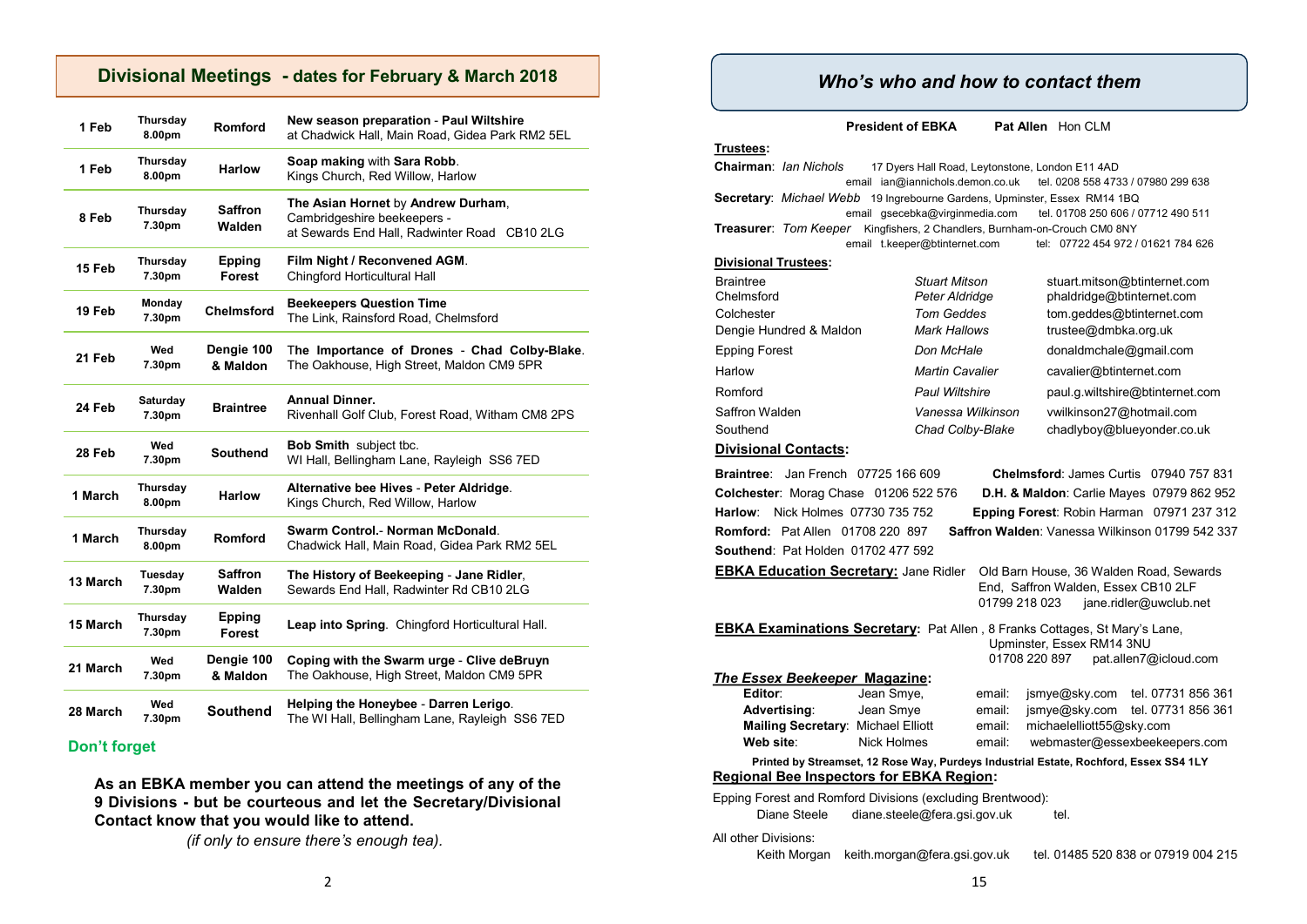#### **Appropriate apiary and personal hygiene**

Gentle manipulation and use of smoke to clear the bees; Nosema is a disease of the gut of the adult bee and one of the ways that beekeepers spread this disease is by squashing bees when manipulating their colonies. That yellowy, gooey stuff that comes out of a squashed bee is its gut. House bees are programmed to clean it up and if the now dead bee was infected with Nosema, then this is transmitted to the house bees. Next time you open your hives, look around the edges of the crown boards, supers, queen excluders and brood boxes. How many squashed bees do you see? This is caused by lack of smoke to clear the bees and poor manipulation when putting the hive back together.

Changing comb on a regular basis; Dirty comb harbours the pathogens of all kinds of diseases. My view is that any comb that has been routinely used for brood rearing should be changed every 12 months. Twelve months of use in a brood nest leaves the comb filthy dirty and full of pathogens. No comb in the brood box should be more than two years old.

#### **How do your treat a colony that has Nosema?**

There are no medicines, no silver bullets. You have to get the bees onto a set of new foundation. Colonies with Nosema are weak and unlikely to survive a shook swarm. If you have clean, fumigated drawn comb, that will help this process.

To move the bees onto fresh comb or foundation you need to carry out a **Bailey Disease Comb Change**. This is quite different from the manipulation which is called a Bailey Comb Change, which is when a strong colony is given a full box of foundation to draw out. Mix the two up and you will have a dead colony. I will describe the Bailey Disease Comb Change in the next issue.

#### *Acknowledgements:*

National Bee Unit – Beebase Fact sheets.

Morse & Flottum – *Honey Bee Pests, Predators and Diseases*.

Wolfgang Ritter - *Practical Beekeeping: Beekeeping with the 'new' parasite*. Beeaware.org.au – Nosema.

**Dave Bonner** - Master Beekeeper (Warwickshire BKA) - via ebees.

# **Notice of the 138th Annual General Meeting of the Essex Beekeepers' Association (EBKA)**

# **to be held at 2pm on Saturday 24 March 2018 at Writtle University College CM1 3RP**

The agenda for this meeting will be included in the March edition of *The Essex Beekeeper* and will be on the EBKA Website from Friday 23 February. As well as conducting the usual business, there will be two important propositions to consider and review at the meeting.

Details of these propositions will be available for discussion at Divisional meetings prior to the AGM. The propositions will also form part of the AGM papers on the EBKA Website.

> Michael Webb Secretary EBKA 12 January 2018

# **New Beekeeping Courses for 2018:**

**TOP BAR HIVES**. Make your own from wattle and daub and learn how they are used in Africa.

**Natural Sustainable Beekeeping**. (To be held at Writtle University). Explore and compare conventional UK methods with natural alternatives

In aid of Bees Abroad

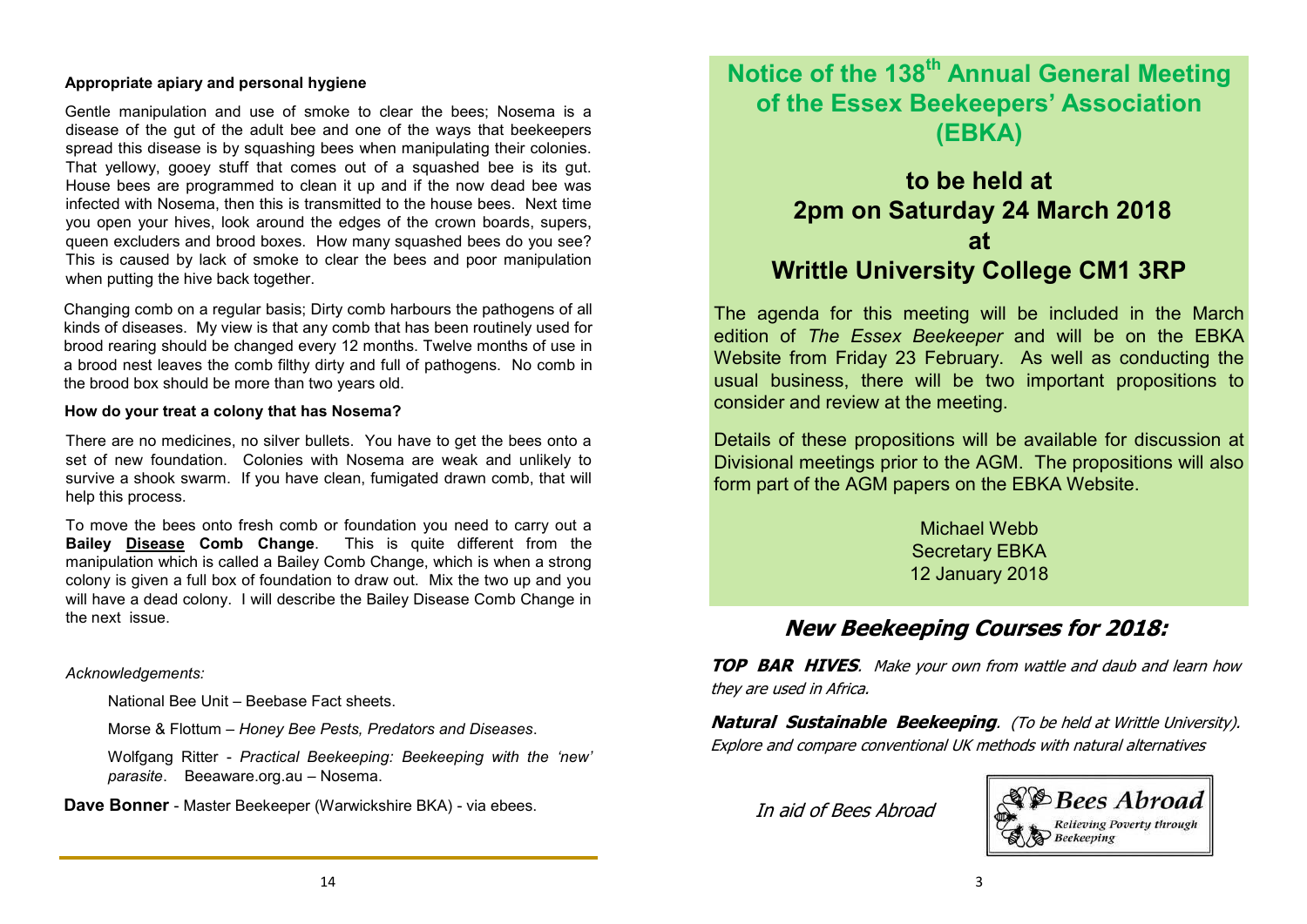# **DATES FOR YOUR** DIARY

**EBKA Annual General Meeting** is to be held at 2pm on Saturday **24 March** at Writtle University College Essex CM1 3RP

**The Ted Hooper Memorial Lecture** is to be held at 2pm on Sunday **22 April**  at the Lecture Theatre, Writtle University College **EBKA Bee Health Day** is to be held on Thursday **21 June** at Langham Community Centre, Colchester

**Essex Honey Show** is to be held on Saturday **1 September**  at Orsett Show Ground

**Annual Conference** is to be held on Saturday **3 November** at the Chelmsford City **Racecourse** 

### **PETER DALBY - PEBADALE APIARIES**

For all your beekeeping and apitherapy supplies **Large Stock held - all year round** *Competitive prices; any item not stocked to special order* **37 Cecil Road, Cheshunt, Hertfordshire EN8 8TN Tel: 01992 622645 Email: pebadalebees@btinternet.com Open Mon - Sat** Telephone before calling **(any reasonable time) CLOSED SUNDAY Agent for E H Thorne and Northern Bee Books**

#### **What should Beekeepers do?**

In mid to late April every colony should be tested for the presence of Nosema. This involves taking a sample of 30 adult bees and checking under a microscope at 400x. If it is not possible to sample every colony, then as a minimum, every colony that is not thriving should be tested. It would be good practice for each association to organise Nosema Clinics for their members every year and even better practice for the members of the associations to take advantage of them.

|                                                | <b>Nosema apis</b>                                                                                                                                                                                                                 | Nosema ceranae                                                                                                                                                                             |
|------------------------------------------------|------------------------------------------------------------------------------------------------------------------------------------------------------------------------------------------------------------------------------------|--------------------------------------------------------------------------------------------------------------------------------------------------------------------------------------------|
| <b>Causes</b><br><b>Dysentery</b>              | Yes, spots of faecal waste<br>may be on the outside and<br>inside of the hive.                                                                                                                                                     | No. No spotting occurs                                                                                                                                                                     |
| <b>Temperature</b><br>sensitivity              | Breed best at 34°C (brood<br>nest temperature).<br>Above 37°C the spores can<br>no longer develop.<br>Spores killed at 60°C.<br>Can survive sub-zero<br>temperatures.<br>In the lab spores survive<br>years in frozen combs.       | Breed best at 34°C (brood<br>nest temperature).<br>Spores<br>can<br>survive<br>and<br>develop at<br>temperatures<br>above 60°C.<br>Spores killed by 24 hours of frost<br>temperatures.     |
| Time when<br>the disease<br>is most<br>evident | Spring.                                                                                                                                                                                                                            | From spring through to late<br>autumn.                                                                                                                                                     |
| Age of ideal<br>adult host                     | Longer living winter bee.<br>Reproduces less in the short<br>-lived summer bee.                                                                                                                                                    | Can reproduce well in both<br>summer and winter bees.                                                                                                                                      |
| <b>Killed by</b>                               | Scorching.<br>80% acetic acid fumigation.                                                                                                                                                                                          | 80% acetic acid fumigation.<br>Deep freeze combs for 24<br>hours.                                                                                                                          |
| Bees get<br>better                             | Sometimes in the spring,<br>when the bees are able to<br>fly and<br>go on clearing<br>flights.<br>The winter bees have died,<br>so the reproduction rate is<br>reduced.<br>Temperatures are rising so<br>spores adversely affected | Less likely to get better with-<br>out beekeeper intervention.<br>This is due to the spores re-<br>producing well in all ages of<br>adult bees and able to survive<br>higher temperatures. |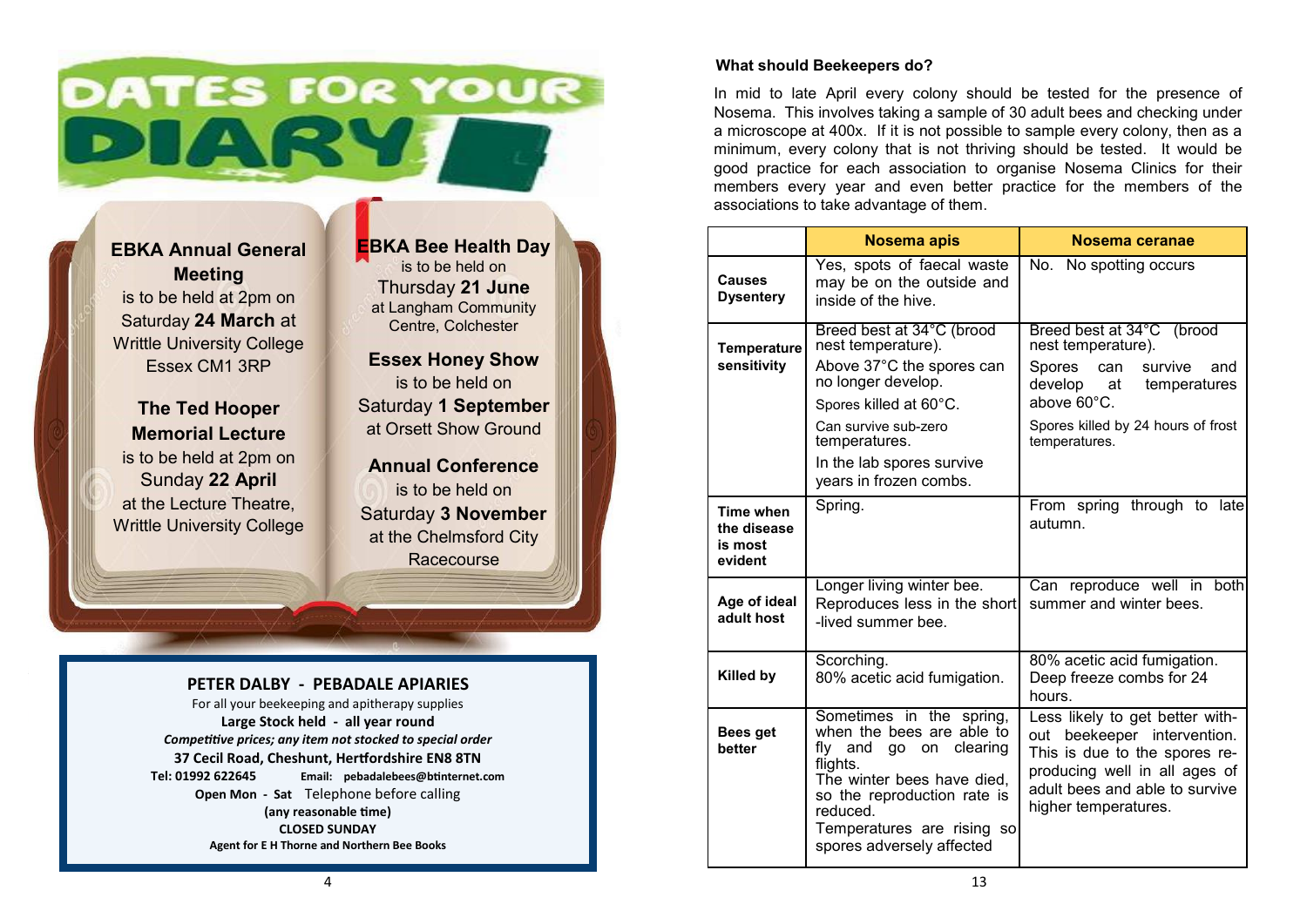#### **The impact on the colony:**

- Colony does not expand in the springtime.
- Dwindling numbers of bees.
- Neglected brood.
- Staining on the outside of the hive and inside on the comb (Nosema apis only).
- Secondary diseases appear, especially Chalk Brood and AFB.
- Colony dies

It is now obvious that any colony infected with Nosema is not going to thrive and therefore, it is important that beekeepers:

- Check colonies for this disease.
- Know how to treat infected colonies
- Adapt their beekeeping practices to minimise the risk of getting the disease or spreading the disease amongst their colonies.

Colonies are most at risk when the bees are unable to fly  $-$  so over the winter and during prolonged spells of bad weather. Once bees are able to fly then they can go on clearing flights, thus removing spores from the colony.

The disease is spread within the hive from adult to adult. A single infected bee can produce 200 million spores. The biggest cause of infection is from spores in faeces. House bees get infected while cleaning the hive. These contaminate other adult bees and further contaminate the combs.

The disease is spread from colony to colony by bees and the beekeeper. The bees by drifting and the beekeeper by moving contaminated combs, uniting weak, diseased colonies with stronger colonies, poor apiary hygiene – dirty equipment, dead colonies not cleared away, and cleaned, etc., poor personal hygiene - not cleaning gloves, hive tools, bee suits, etc.

We must understand that there are two types of Nosema – **Nosema apis**  and **Nosema ceranae**. Whilst these are both spore forming fungal diseases, they have quite different characteristics. In both cases the spores can remain, viable for about 12 months - see comparative table on next page.

# World Bee Day



A resolution declaring **May 20th as World Bee Day** was adopted at the plenary session of the United Nations General Assembly on 20<sup>th</sup> December, 2017.

On 17<sup>th</sup> November, 2017 the resolution was unanimously adopted at the Economic and Financial Committee of the United Nations General Assembly, with co-sponsorship of 115 countries, including the USA, Canada, China, Russian Federation, India, Brazil, Argentina, Australia, as well as all Member States of the European Union.

Bees and other pollinators are extremely important when it comes to ensuring the global safety of the food supply chain. Every third spoonful of food depends on pollination. By pollinating crops, bees also provide a significant source of jobs and income for farmers, which is particularly important for developing countries. An international study of IPBES estimates that the annual global food production which depends on pollination is worth between USD \$235 and \$577 billion. In addition, bees also have an important role in nature conservation. Studies of UN Agencies and the International Union for Conservation of Nature show that bee populations and the populations of other pollinators have significantly decreased, making them more and more endangered.

The Republic of Slovenia, on the initiative of the Slovenian Beekeepers' Association, initiated procedures in the Food and Agriculture Organization of the United Nations in 2015 to declare World Bee Day, and that resolution, which emphasises the importance of bees and other pollinators, has now been adopted.

*From Lune Valley Community BK via eBees*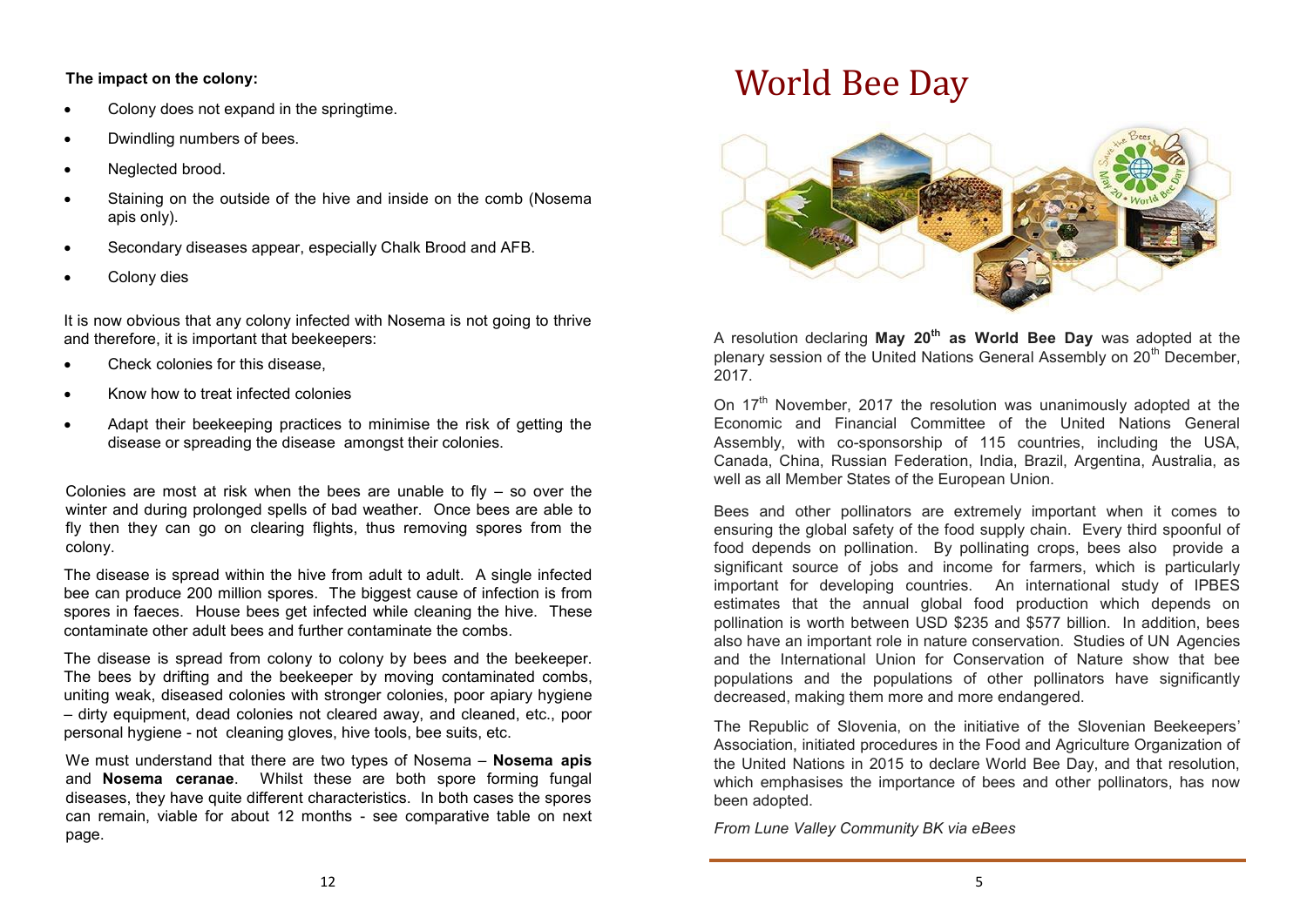# **Varroa Mites choose who to Suck**



The Varroa mite's lifecycle consists of two phases:-

- 1. A reproductive phase that takes place within a sealed brood-comb cell, where the mites lay eggs on a developing bee larva.
- 2. Where they feed on adult bees, called the phoretic phase.

A study, published in the June 2016 issue of *Scientific Reports* shows that the mites clearly prefer to infest adult bees at mid-age, or during the nurse phase of a bee's lifecycle when they take care of larvae, rather than during the younger (newly-emerged) or older (forager) phases of an adult bee.

The study also found that the physiological type of a host bee had significant effects on the mite's reproductive fitness and later success. Mites chose bees in the nurse phase of their life cycle – the nutritional prime of bee life over their older and younger counterparts at significantly higher rates. Also, those which fed on nurse bees had the highest reproductive success rates and the lowest infertility rates.

Previous studies have shown that the mites choose their reproductive hosts, but this study showed that they can go one step further - they correctly pick the most nutritious bees from which to suck haemolymph.

The photograph tells the grisly tale.

 Photo by Sue Keystone - Guildford **BKA** 



*I* suppose in wild life, where the bees live in trunks and holes in rocks, her *life is no easier. The mystery to me is how the young grub covers its fat little body in time to protect itself, for bees never hesitate when they see one of these crawling horrors; they pounce and try to sting. What a life! To pass the greater part of one's existence loosely surrounded by twenty or thirty thousand remorseless enemies.*

*Even the last metamorphosis of the creature must be fraught with danger. Presumably the grub eventually spins its web around itself and becomes a moth, like a respectable silkworm. But even then it has to leave the hive, a difficult and dangerous exit."*

*courtesy of Guildford BKA - via eBees*

# **Nosema - the silent killer**

Nosema is a disease caused by a microsporidian parasite; a spore forming fungus. It invades the gut of the adult bees, reducing their ability to digest pollen and shortening their lives quite considerably. The digestion system breaks down and the bees are thought to die of starvation. Larvae do not get infected with Nosema but there have been cases where Nosema has been detected in pupae however, in general it is a disease of the adult bee.

#### **The impact on the adult bees is:**

- Worker bees cannot produce brood food therefore, cannot be effective nurse bees. They become foragers early and die early.
- Queen bees stop laying eggs and die within weeks.
- Drones have reduced fertility, are weaker, their semen becomes infected with spores and they have a reduced lifespan. They are unlikely to catch a virgin Queen to mate with her.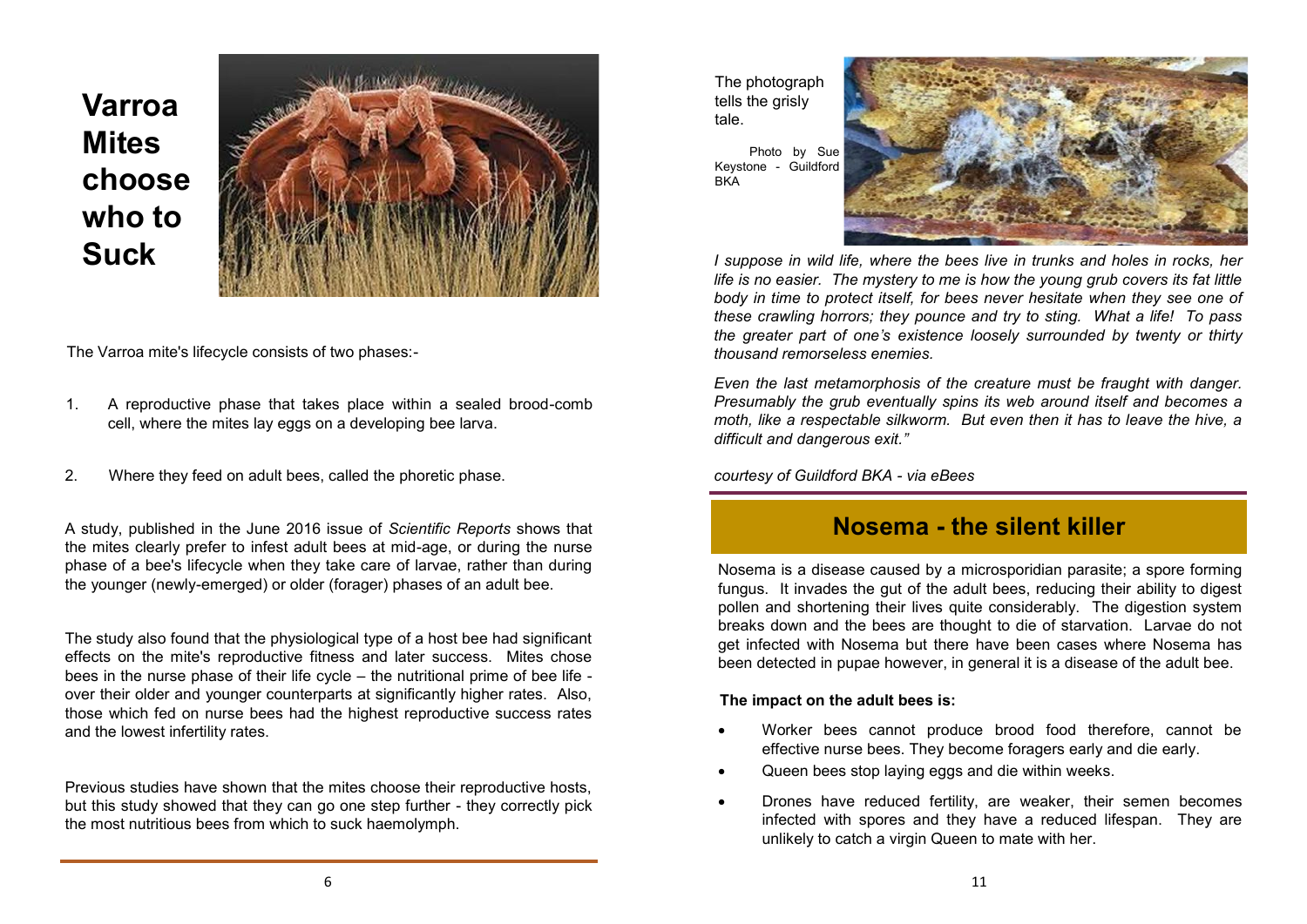# **Watch Out for Wax Moths**

The following article was first published in the August 1944 edition of *Country Life* magazine, and is written in an amusing style. However, it is a timely reminder for modern beekeepers at this time of year when we should be checking for any sign of this pest, especially amongst any stored comb.



*"It is amusing to watch the game. The moth settles for a second on the alighting board, and is immediately chivvied off by a sentry. She then flutters about the face of the hive and settles on it at a distance of about nine or ten inches from the entrance. A bee sentry has been watching her fluttering and alighting and pursues her up the face of the hive. The moth flutters quickly down again to the entrance and slips in. She has led the sentry from her post !*

*Of course, once inside the hive, the moth must work with extraordinary rapidity. She makes straight for a far corner of the hive to find an unwatched nook. She is exceedingly nimble on her feet, although comparatively slow in the air. If the bees occupy the whole of the hive, the moth is doomed, but from what I have seen from her strategy, she does not try to enter a strong and busy habitation.*

*Once tucked away in the corner in a less frequented hive unmolested, she lays her eggs, and a few weeks later the dreadful grub appears. This terrible marauder has developed a technique in self defence, which no doubt renders life supportable and perhaps enjoyable, even in a hive of bees which, of course, is his natural home.*

*Bees fly at him in a paroxysm of rage whenever they see him. But he has an armour-plated head impervious to stings, and the rest of his repulsive body he covers with a thick layer of web which apparently he spins like a spider. Thus armed, he attacks wax and brood and young bees and honey, growing to a length of an inch or more and getting fatter and fatter, and even boring holes in the side of the hive.*

*Can any existence be more fantastic and full of adventure than that of the wax moth? She cannot change her mind and lay her eggs in someone's quiet clothes cupboard. No! She must find wax for her prospective children and must wander around looking for a bee-hive, and even then she must find one that is not over-populated; otherwise she will be slain as soon as she gets indoors !*

## **A VISIT TO CHAIN BRIDGE HONEY FARM.**

On a number of occasions, and again in August last year, we visited the Chain Bridge Honey Farm, at Berwick upon Tweed, which is run by Willie Robson and family, who have a visitor centre, beekeeping museum and an extensive collection of heavy vehicles. In the 1950's Willie's father became the beekeeping advisor for the Scottish Borders. He got to know Willie Smith from Innerleithen, near Peebles, an eminent beekeeper and producer of heather honey, who designed the Smith Hive, which they use today, and is sold by Thornes. Willie and family have continued the family tradition and now run in the region of 1,600 hives, all over the Borders.

In a recent news sheet, Willie talks about ongoing viruses to be found in honey bee colonies, but is of the opinion *deformed wing virus* seems to be the main cause of his colony losses. He has given his consent for his article to be reproduced below:

"*The Varroa mite, which is present in most colonies in the UK and worldwide, feeds on the haemolymph of the honey bee, thus providing the transmission route for this virus, eventually leading to colony loss. Our present policy of allowing our bees to take care of the Varroa mite themselves will not work, even in the longer term. Previously, our indigenous honey bees have managed to cope with most diseases by natural selection but in this case they won't. We must continue to treat them and try to eliminate as far as possible the Varroa mite.*

*We also have problems with queens not lasting any length of time, sometimes a few months only, whereas in the past they could have*  lasted for 4 years. We think the drones may be becoming sterile *because of the stress of the Varroa mite or associated viruses (most likely)* or the presence within the hive of chemicals associated with the *treatment of Varroa (likely). In future we must treat the bees organically, using oxalic acid, and try to get young queens into the hives every year.*

*For the second year running we have experienced very poor weather in May which makes queen rearing and the provision of new colonies very difficult. The bees have however, got a good amount of honey thus far, because the oilseed rape yields at low temperatures and the bees will work at low temperatures."*

It is hoped this message from a major beekeeper is of interest.

*Ted Pope - Harrogate & Ripon BKA - via eBees.*